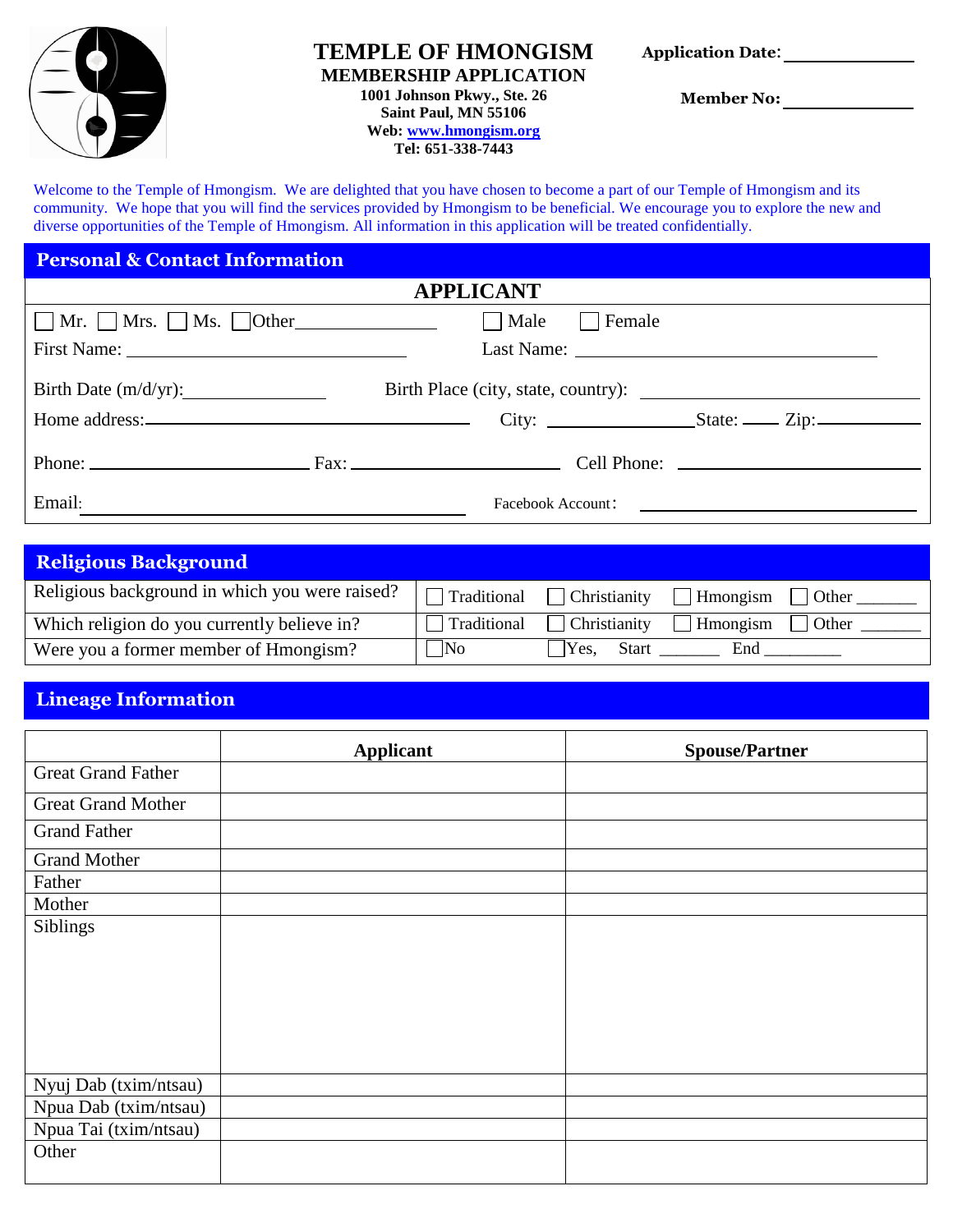

## **TEMPLE OF HMONGISM MEMBERSHIP APPLICATION**

**1001 Johnson Pkwy., Ste. 26 Saint Paul, MN 55106 Web[: www.hmongism.org](http://www.hmongism.org/) Tel: 651-338-7443**

**Application Date**:

 **Member No:** 

|                  | <b>Other Family Members</b> |                                         |                               |                                          |                                         |                              |                                    |
|------------------|-----------------------------|-----------------------------------------|-------------------------------|------------------------------------------|-----------------------------------------|------------------------------|------------------------------------|
| No.              | Name                        | <b>Sex</b><br>$\ensuremath{\text{M/F}}$ | <b>Birth Date</b><br>(m/d/yr) | <b>Birth Place</b><br>City/State/Country | Marital<br><b>Status</b><br>$S, M, P^*$ | Relationship<br>to Applicant | Current<br>Faith<br>$T, H, C, O^*$ |
| $\mathbf{1}$     |                             |                                         |                               |                                          |                                         |                              |                                    |
| $\sqrt{2}$       |                             |                                         |                               |                                          |                                         |                              |                                    |
| $\mathfrak{Z}$   |                             |                                         |                               |                                          |                                         |                              |                                    |
| $\overline{4}$   |                             |                                         |                               |                                          |                                         |                              |                                    |
| $\sqrt{5}$       |                             |                                         |                               |                                          |                                         |                              |                                    |
| $\sqrt{6}$       |                             |                                         |                               |                                          |                                         |                              |                                    |
| $\boldsymbol{7}$ |                             |                                         |                               |                                          |                                         |                              |                                    |
| $\,8\,$          |                             |                                         |                               |                                          |                                         |                              |                                    |
| 9                |                             |                                         |                               |                                          |                                         |                              |                                    |
| 10               |                             |                                         |                               |                                          |                                         |                              |                                    |
| 11               |                             |                                         |                               |                                          |                                         |                              |                                    |
| 12               |                             |                                         |                               |                                          |                                         |                              |                                    |
| 13               |                             |                                         |                               |                                          |                                         |                              |                                    |

Attach extra sheet if more space needed

\*: S=single, M=married, P=partnered, T=Traditional, H=Hmongism, C=Christianity, O=Others

# **Membership Policies, Benefits, & Termination**

Under Article 3 of the Bylaws of the Temple of Hmongism, all decent persons of 18 years of age or older, or under the parent(s), interested in and faithful toward Hmongism are eligible to become members of the Temple of Hmongism. Membership is granted after completion and receipt of a membership application and annual dues. Membership may be denied if the membership committee decides that this person may be detrimental to the Temple of Hmongism.

#### QUALIFICATIONS:

- (1) Be 18 years of age or older or under the parent(s);
- (2) Believe in Hmongism's Statement of Faith in Article II;
- (3) Have good moral and humble character, not seeking personal gain;
- (4) Live within serviceable area of the Temple of Hmongism and those living outside of serviceable area shall pay for traveling expenses;
- (5) Returning membership of a person who had not been serviced by the Temple before leaving the Temple of Hmongism;
- (6) Returning membership of a person whose family had been serviced by the Temple before leaving the Temple of Hmongism has to pay his or her fee(s) set by the Temple of Hmongism, which is equaled to the current non-member servicing fee, in order to regain full membership of the Temple of Hmongism, and/or his or her application will be decided on a case by case basis by the membership committee; and
- (7) Other qualification(s) to be determined by the Board.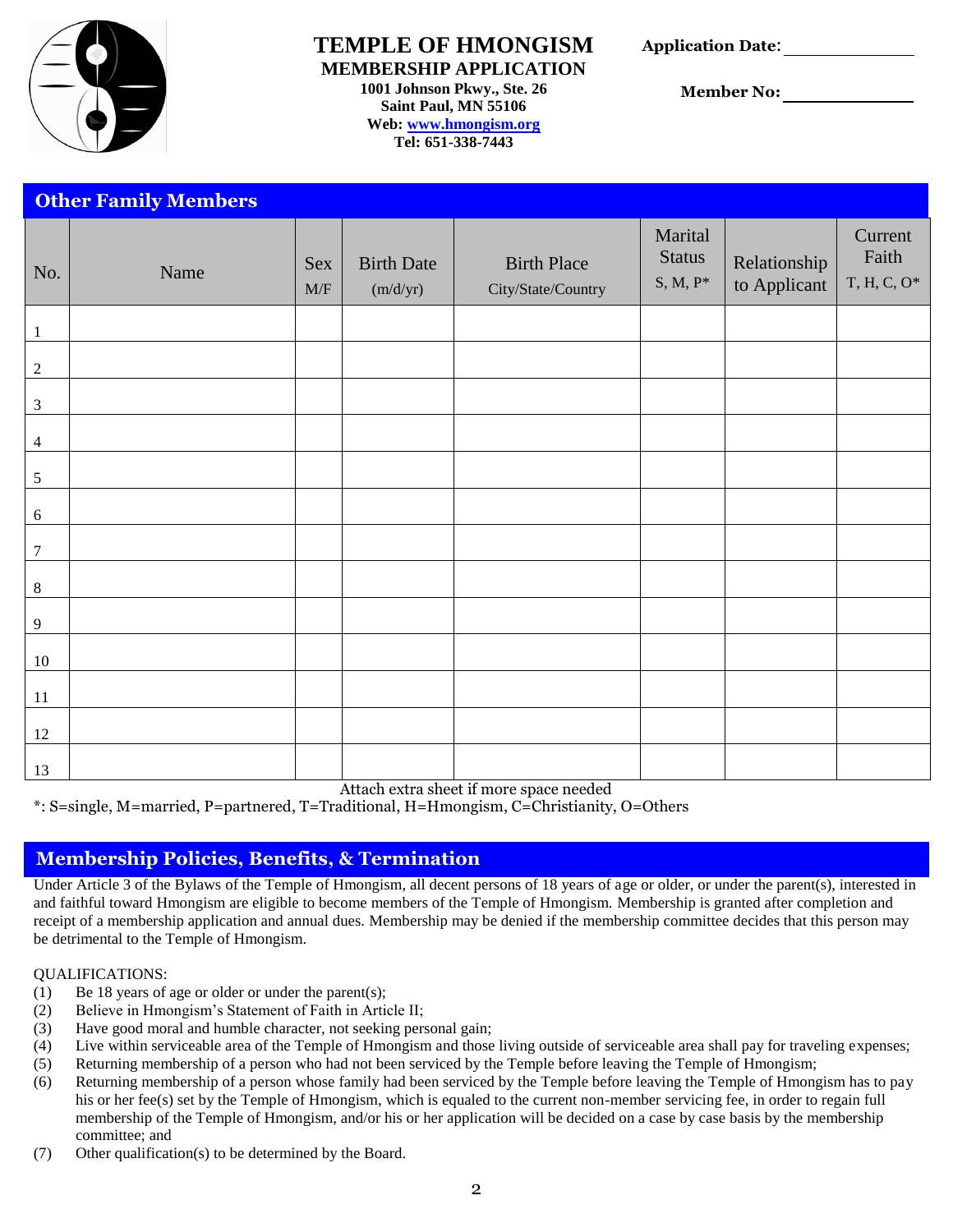

#### **TEMPLE OF HMONGISM MEMBERSHIP APPLICATION 1001 Johnson Pkwy., Ste. 26 Saint Paul, MN 55106 Web[: www.hmongism.org](http://www.hmongism.org/) Tel: 651-338-7443**

**Application Date**:

 **Member No:** 

#### ROLES AND RESPONSIBILITIES:

- (1) Members are not expected or required to attend the Temple on every Sunday or on a regular basis. They can come to the Temple during business hours to worship at their own free will;
- (2) Only members whose membership is paid for the current year will be members in good standing. Membership dues and privileges are determined by the Board of the Temple of Hmongism;
- (3) Members in good standing are entitled to attend general and special meetings, to vote on all questions coming before the membership, and to hold office and serve on standing or special committees;
- (4) Members are welcome to attend meetings of the Board and to participate in discussions on matters before the Board, but without a vote on matters before the Board;
- (5) The Board may, at its discretion, terminate the membership of any person deemed detrimental to Hmongism at any time by returning that person's remaining current dues;
- (6) An annual meeting of the membership shall be held each year on the second weekend of the month of October for the election of Officers and Board members at large and the transaction of any necessary business. If there is no election held, or a failure, to elect the next term of Officers and Board members, the current term shall continue to serve the Temple until the new Board is elected;
- (7) Special meetings of the membership may be called by the President at his or her discretion, or at the direction of the Board, or at the written request of at least 10% of the membership. Notices of special meetings shall state the matters to be considered;
- (8) At least one month's notice of the annual or any special meeting shall be given;
- (9) A majority vote of those voting is necessary to transact any business brought before the membership, including the election of officers, except as otherwise noted in these Bylaws;
- (10)Any members of the Temple of Hmongism, once signed the application and disclaimer on the form can not and shall not bring any legal claim against the Temple of Hmongism or any of its members so long as the Temple and its officials conduct the Temple's business within the guidelines spelled in the Bylaws and other guidelines or practices that the Temple officially adopted; and
- (11)Any non-member of the Temple of Hmongism can not and shall not bring any legal claim against the Temple of Hmongism or any of its member on behalf of his/her spouse, siblings or family members who is/are members of the Temple of Hmongism.

#### BENEFITS:

Members in good standing of the Temple of Hmongism would enjoy the following privileges and benefits.

- (1) Member(s), after twelve months from the date of acceptance of his/her or their membership or within twelve months in the case of death as a result of an accident occurred after the date of acceptance, shall receive full funeral services provided free of charge by the priests or txiv plig of the Temple of Hmongism. If a death occurred within six months from the date of acceptance, member(s) shall pay \$2,500 servicing fee to the Temple. And if a death occurred between six months and a year from the date of acceptance, member(s) shall pay \$1,250 servicing fee to the Temple;
- (2) Services for shamanism, khawv koob, wedding, and other non-funeral rituals shall be paid by the member(s), and their servicing fees are reduced and standardized (see chart for details);
- (3) Member(s) can have peace of mind, no longer have to wait for, kowtow to, or please relatives (kwv tij neej tsa) and traditional religious practitioners (thawj lwm tub ncig) to help them with the rituals in line (1) above;
- (4) As long as they remain good standing members by paying their dues, when in need, they simply notify the Temple and full services will be performed for them free of charge (in the case of a funeral);
- (5) While services are provided by the Temple, members have to pay for (1) food, animal(s), spiritual papers, incense, candle, and small service fee in the case of rituals of birth, shamanism, and wedding, and (2) funeral home and related expenses (before we have our own), food, spiritual papers, incense, candles, coffin, vault, grave, fee in line (1) above if applicable, and others in the case of a funeral;
- (6) If we have our own facilities, members can use the facilities free of charge;
- (7) While the Temple's facilities are open to non-members who have to pay non-membership cost (to be set by the Board), members of the Temple always enjoy the first priority;
- (8) The Temple will help document and preserve the history, lineage or family tree, both print and digital, of each member, and, if needed, help produce eulogy and visual documentary for its members in the case of death;
- (9) Members shall receive print, electronic or digital copies of materials of Hmongism;
- (10) Members are welcomed and respected as one religious denomination;
- (11) Members are guaranteed to save more time and money with Hmongism;
- (12) With the huge savings of both time and money with Hmongism, members can better invest them toward life, not death;
- (13) A member, who is the head applicant, and his or her spouse, after paying for his/her/their membership fee(s) for twenty years, shall become permanent member(s) of the Temple, and thereafter payment of membership shall be no longer required. In the case of separation or divorce, both spouses shall be treated with equal seniority that is transferable to include his or her new spouse should they choose to remain with the Temple; and
- (14) Other privileges and benefits deemed appropriate as the Temple grows in the future.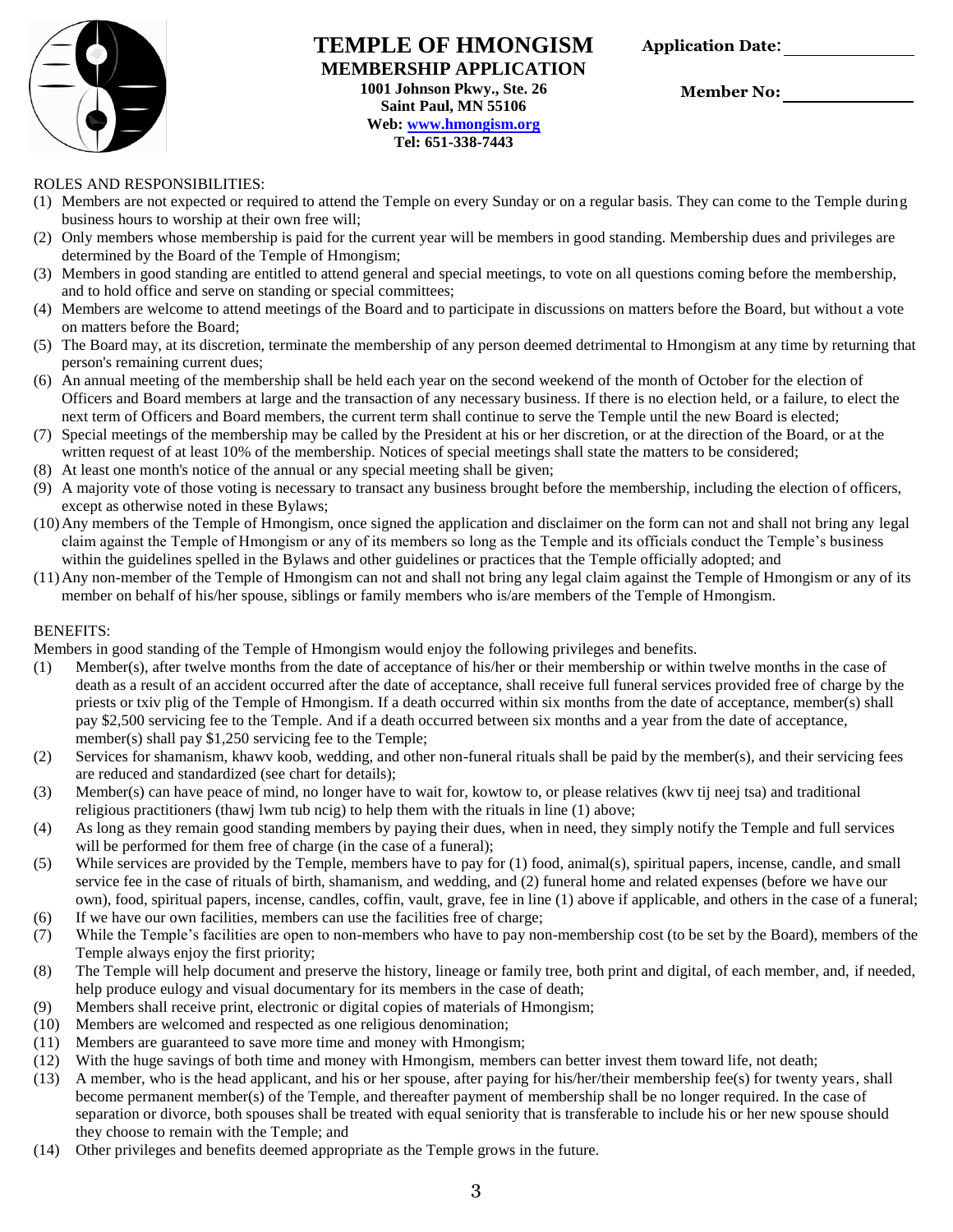

### **TEMPLE OF HMONGISM MEMBERSHIP APPLICATION 1001 Johnson Pkwy., Ste. 26 Saint Paul, MN 55106 Web[: www.hmongism.org](http://www.hmongism.org/) Tel: 651-338-7443**

**Application Date**:

 **Member No:** 

#### TERMINATION:

Membership in the Temple of Hmongism ends when one or more of the following occur.

- (1) A written or verbal request by the member;
- (2) Member has left the Temple of Hmongism or is attending another temple or church on a regular basis;
- (3) Membership has been suspended in accordance with Article 3, Section 2 (5);
- (4) Member no longer meets the qualifications for membership listed in Article 3, Section 1;
- (5) Member no longer believes in and is not faithful toward Hmongism's Statement of Faith in Article II;
- (6) Membership is not renewed by paying annual dues when due;
- (7) Death; and
- (8) Member who either cancels his or her membership or being removed by the Temple shall receive his or her remaining current dues.

#### DISCIPLINE OF A MEMBER:

Conduct contrary to the beliefs of Hmongism shall be sufficient grounds upon which any person may be disqualified as a member.

- (1) There shall be a discipline committee consisting of the member(s) of the Board and member(s) of the general membership. This committee shall have the authority to correct the members of the Temple where acts of immoral or improper behavior occur, doctrinal error, heresy, or promoting division in the Temple. If a member is the subject of a disciplinary matter, he or she shall not sit as a member of the discipline committee. He or she shall be entitled to the same steps as other Temple members and be subject to the same discipline;
- (2) Members are expected to demonstrate special loyalty and concern for one another. When a member becomes aware of an offense of such magnitude that it hinders spiritual growth and testimony, he or she should not share the offense with others. He or she is to go alone to the offended party and seek to restore the matter with a spirit of humility;
- (3) If reconciliation is not reached, a second member is to accompany the one seeking to resolve the matter. This second step should also be done in a spirit of humility with the goal of restoration;
- (4) If the matter is still unresolved after the steps outlined in sections (2) and (3) have been taken, the discipline committee, as the Temple representative responsible for settling disputes, shall hear the matter. If the matter is not resolved during the hearing before the discipline committee, the committee shall bring the matter before the Board that the Board may speak to the person and seek that member's restoration. The purpose is not to judge or condemn him or her, as a trial in court, but to win him or her. It is not to humiliate, but to reconcile that member;
- (5) If the matter is still unresolved after the steps outlined in sections (2), (3), and (4) have been taken, such members who refuse to repent and be restored are to be removed from the membership of the Temple and treated as unbelievers;
- (6) If an unrepentant person is removed from the Temple membership, all contact with him from that point forward must be for the sake of restoration (except for family members);
- (7) No matter may be heard by the discipline committee or the Board unless the steps outlined above have been taken.

The purpose of discipline is restorative and remedial. However, if a person is separated from the Temple, they may not be re-instated until there has been genuine repentance and reconciliation, which will be attested to by the head of the discipline committee and confirmed by the Board of the Temple.

## **Membership Fee**

The current membership fee is set as shown below, guaranteed to be the least costly with the highest benefits for its members. In order to be considered or covered as a valid household member, a member should be an official resident of the named home, unless he or she is a single working or studying away from home.

| <b>Number of Members   Monthly Fee</b> |      | <b>Payment Options</b>                   | <b>Annual Fee</b> | <b>Amount Collected</b> | <b>Balance</b> |
|----------------------------------------|------|------------------------------------------|-------------------|-------------------------|----------------|
| $1 - 5$                                | \$20 |                                          |                   |                         |                |
| $6 - 10$                               | \$25 | Annually $(x12)$                         |                   |                         |                |
| 11 and more                            | \$30 | $\left  \text{Bi-annually} \right  (x6)$ |                   |                         |                |

# **Emergency Contact Information**

| Doctor's Name & Phone: |                            |               |
|------------------------|----------------------------|---------------|
| <b>Relative Name:</b>  |                            |               |
| Phone:                 | Relationship to Applicant: |               |
| Address:               | Citv:                      | State:<br>Z1D |